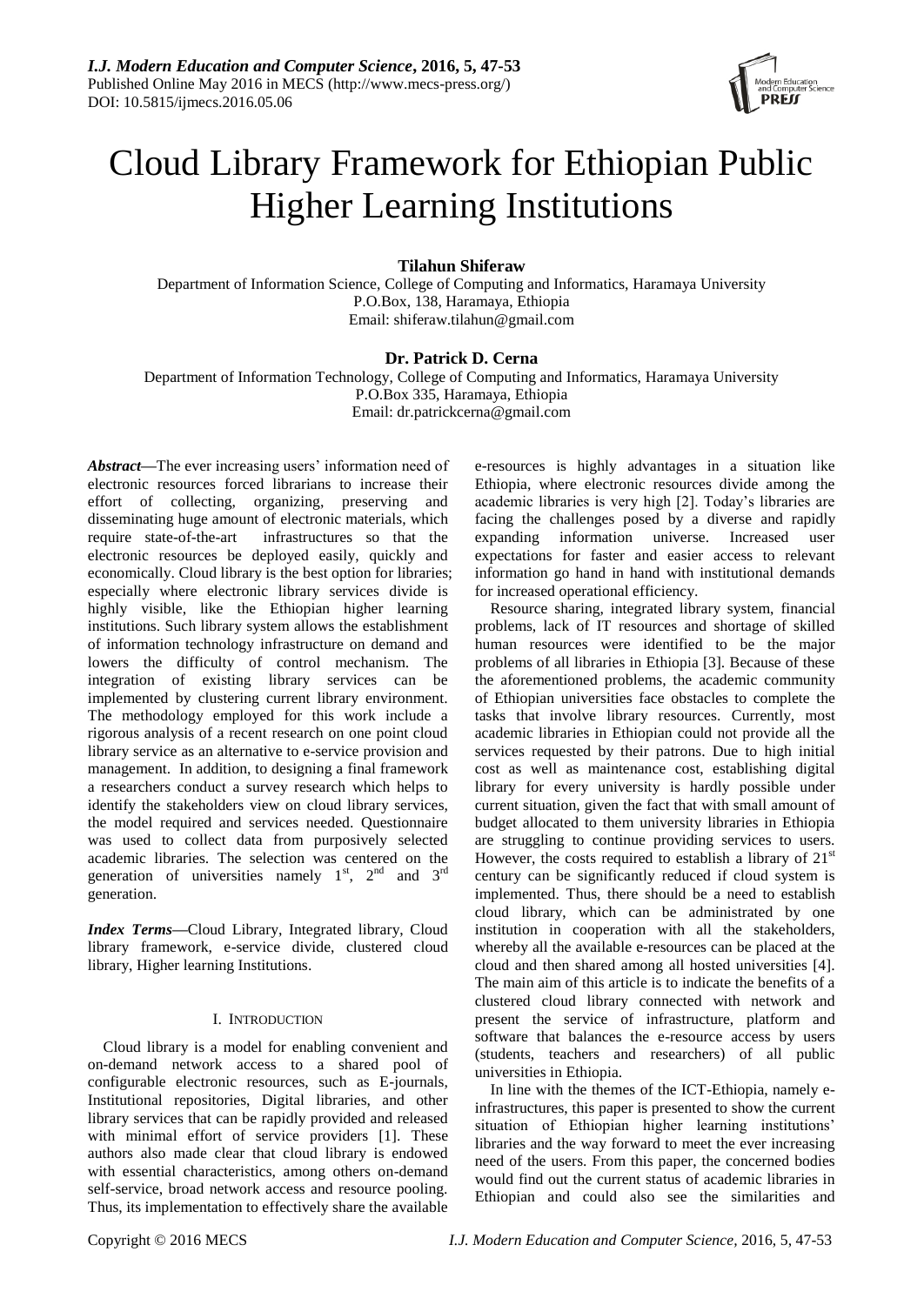differences of the approach to be adopted in their countries.

The mechanisms in which services were delivered between universities in Ethiopia are varied. Thus frequency usage of e-library services at each university were indicated poor. The available resource and services in different universities in Ethiopia were similar in feature, purpose and objectives but differently operated in different academic institutions which lead to redundancy and wastage of resources. Generally it is quite interesting to note that at the study sites the availability of e-library services, respondents' satisfaction level with their university service and sufficiency of e-database, e-journal, institutional repository and digital library services in universities were very low.

Since cloud library is more economical and cost effective than the traditional computing methods, librarians were highly supportive on the idea of cloud library establishment and are wishing to have various services that can be implemented on the cloud platform.

In this research papers, the authors proposed a framework utilization cloud-computing technologies to provide e-library services for Ethiopian higher learning institution. Cloud Library Service Model contains four layers (User Interface, software as a service (SaaS), Platform as a service (PaaS), and Infrastructure as a service (IaaS) and three modules (User log database, system security, and service management).

## II. OBJECTIVES

## *A. General Objective*

The objective of this study was to propose a cloud library framework for Ethiopian higher learning institutions.

## *B. Specific Objectives*

The concern of the study is to quantify the usage of cloud library applications in public higher institution libraries of Ethiopia. The following specific objectives are found to be of central importance in this paper:

- To scrutinize possibilities for implementing cloud libraries in Ethiopia
- To indicate the benefit of cloud library service,
- $\checkmark$  To demonstrate library services to be provided through cloud library
- To audit the level of using cloud library in Ethiopia

## III. RELATED LITERATURE

## *3.1 Cloud Computing*

Cloud computing is a model for enabling convenient, on-demand network access to a shared pool of configurable computing resources (e.g., networks, servers, storage, applications, and services) that can be rapidly provisioned and released with minimal management

effort or service provider interaction [14]. According to the National Institute of Standards and Technology (NIST) definition (2009), Cloud computing is a model for enabling ubiquitous, convenient on-demand network access to a shared pool of configurable computing resources (e.g., networks, servers, storage, applications, and services) that can be rapidly provisioned and released with minimal management effort or service provider interaction. Cloud computing is a model for delivery of resources as a service [15].

Cloud computing is a style of computing in which massively scalable and elastic IT-enabled capabilities are delivered as a service to external customers using Internet technologies [16]. Cloud Computing is the improvement of Distributed Computing, Parallel Computing, Grid Computing and Distributed Databases. And the basic principle of Cloud Computing is making tasks distributed in large numbers of distributed computers but not in local computers or remote servers [17]. The term "Cloud Computing" is the computing services in Information Technology like infrastructure, platforms, or applications could be arranged and used through the internet. Infrastructure upon which cloud is built upon is a large scaled distributed infrastructure in which shared pool of resources are generally virtualized, and services which are offered are distributed to clients in terms of virtual machines, deployment environment, or software. Hence it can be easily concluded that according to the requirements and current workloads, the services of cloud could be scaled dynamically. As many resources are used, they are measured and then the payment is made on the basis of consumption of those resources [18]. Cloud computing provides a way for businesses to increase capacity and quality without investing in new infrastructure, licensing new software or training personnel [19]. Cloud computing shares characteristics with autonomic computing, peer to peer, grid computing, client server model, mainframe computer and utility computing. It has various open source resources which gives different platform for better computing utilization [20].

## *3.2 Cloud Computing impact to libraries*

Cloud computing encourages libraries and their users to participate in a network and community of libraries by enabling them to reuse information and socialise around information. The Cloud computing techniques and methods applied to libraries, not only can improve the quality of services and utilisation of resources, but also can make more extensive use of cloud computing to our work life [21].

Cloud computing simplifies management of collective resources use, remote access for multiple user selection, providing the necessary tools at some point of the training process. Collections of resources may be accessed through "Software as Services (SaaS)" [22].

When library systems are deployed as open cloud solutions then the library community itself can step up to create extensions to their core services and more importantly share them throughout the community using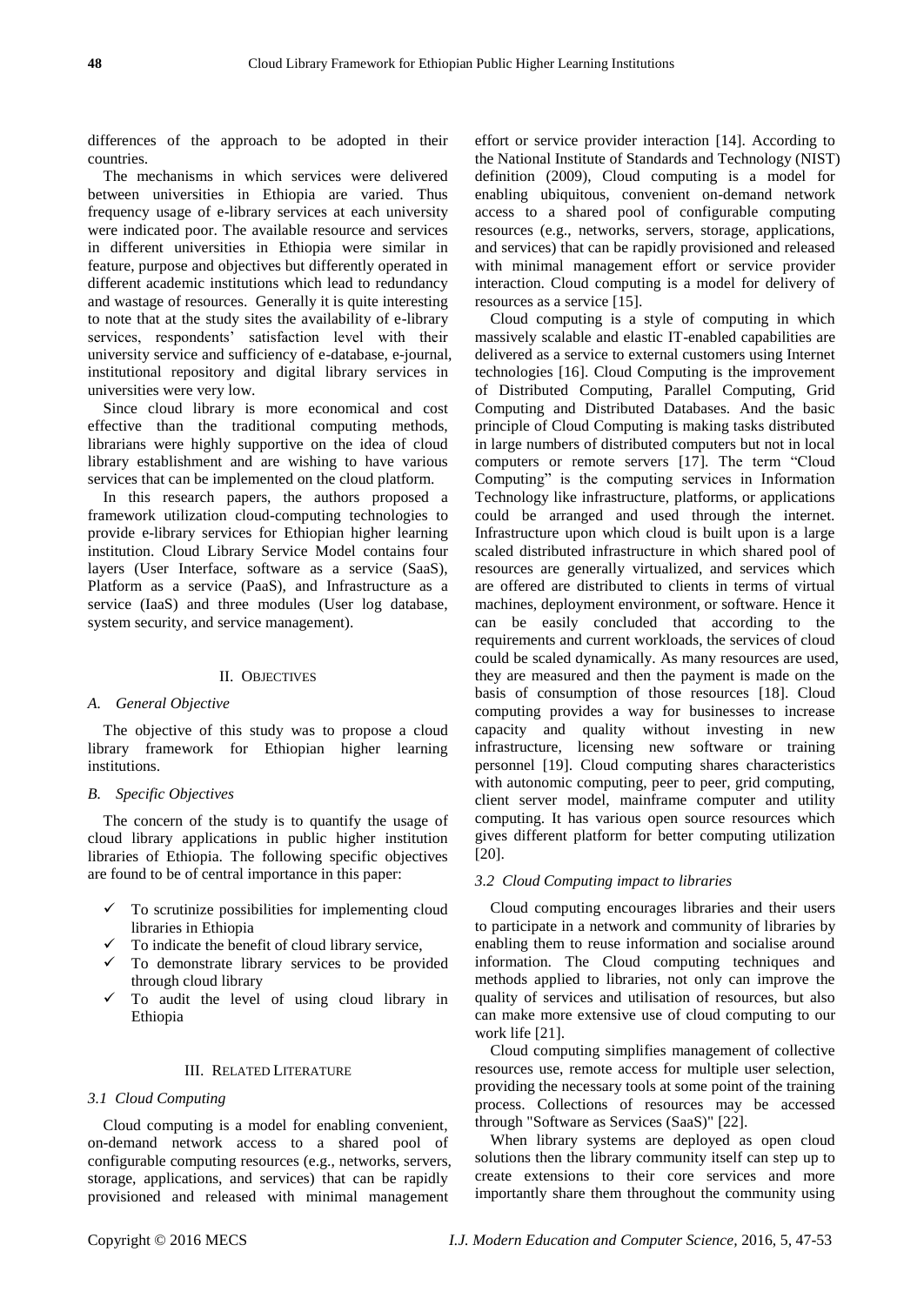cloud solutions. libraries can get out of the business of technology and focus on collection building, patron services and innovation. Servers can be decommissioned and no longer require replacement every five years (or less). Staff no longer has to maintain the complex software stack necessary to run local systems and worry about compatibility of the stack during upgrades. Instead technical skills can be re-deployed for extending cloud services into their environment and their environment into other cloud services [16].

#### IV. METHODOLOGY

Currently there are thirty-five universities established in different parts of Ethiopia. The authors clustered the universities into four groups based on their proximity to each other. Those universities are classified in to 3 generations based on their establishment time. Ten of them were relatively old and categorized as the first generation, eleven were established somewhat later and categorized as the  $2<sup>nd</sup>$  generation and the remaining were newly established and categorized as third generation. The  $1<sup>st</sup>$  and  $2<sup>nd</sup>$  generation libraries were experienced on developing and using e-library service and relatively advanced on the use. Therefore, in the study two universities were purposively selected from each generation based on their level of e-library service provision.

Various techniques and tools were analyzed, modified and used from previous works. Besides, different personnel in the library including library director, librarians, developers and ICT directors were interviewed for better understanding of the current ICT utilization strategy, effectiveness and efficiency of service delivery and also their recommendation for better service delivery. Table 1 presents the study population, generation, and target group.

| Sampled university        | Population<br>size | Sample<br>size | Sampling<br>techniques |
|---------------------------|--------------------|----------------|------------------------|
| Addis Ababa<br>university | 23                 | 23             | Availability           |
|                           | 6                  | 6              |                        |
| Haramaya<br>university    | 6                  | 6              | Availability           |
|                           | 3                  | 3              |                        |
| Jimma University          | 14                 | 14             | Availability           |
|                           | 3                  | 3              |                        |
| Hawassa<br>University     | 8                  | 8              | Availability           |
|                           | $\overline{4}$     | $\overline{4}$ |                        |
| Mizan Tepi<br>university  | 6                  | 6              | Availability           |
|                           | 1                  | 1              |                        |
| Jigijiga university       | 4                  | 4              | Availability           |
|                           | $\overline{2}$     | $\overline{c}$ |                        |
| Total                     | 80                 | 80             |                        |

|  |  | Table 2. Sample Size and Sampling Techniques |
|--|--|----------------------------------------------|
|  |  |                                              |

| Sampled<br>university     | <b>Generation</b> | Target group    |
|---------------------------|-------------------|-----------------|
| Addis Ababa<br>university | $1st$ generation  | Librarian       |
|                           |                   | IT professional |
| Haramaya<br>university    | $1st$ generation  | Librarian       |
|                           |                   | IT professional |
| Jimma University          | $2nd$ generation  | Librarian       |
|                           |                   | IT professional |
| Hawassa                   | $2nd$ generation  | Librarian       |
| University                |                   | IT professional |
| Mizan Teppi<br>university | $3rd$ generation  | Librarian       |
|                           |                   | IT professional |
| Jigijiga university       | $3rd$ generation  | Librarian       |
|                           |                   | IT professional |

There are 35 universities established in different parts of Ethiopia. Therefore, in the study 6 out of 35 universities were considered. A questionnaire survey was used for the collection of data from an availability sample of 80 library professionals drawn from 6 university libraries of Ethiopia.

## *A. Technology Description*

Due to different factors, it is obvious that e-library system in Ethiopian higher learning institution is currently not well developed and can be said it is at a very early stage. Cloud based library technology, coupled with different services such as online e-resource sharing system, integrated library management system, digital repositories, open url resolver, citation management, web communication tools and database management system delivers more flexibilities and efficient resource utilization among the universities. The figure below shows a general layout of the cloud-based library service model of cloud computing with an interface layer in order to control users' access to different services.



Fig.1. Cloud-Based Service model

Applying the cloud-based architecture deployment of e-library services to university library system will result in providing the required services in the appropriate layer through the interface [5]. Using this architecture will enhance the quality of service to add more contents.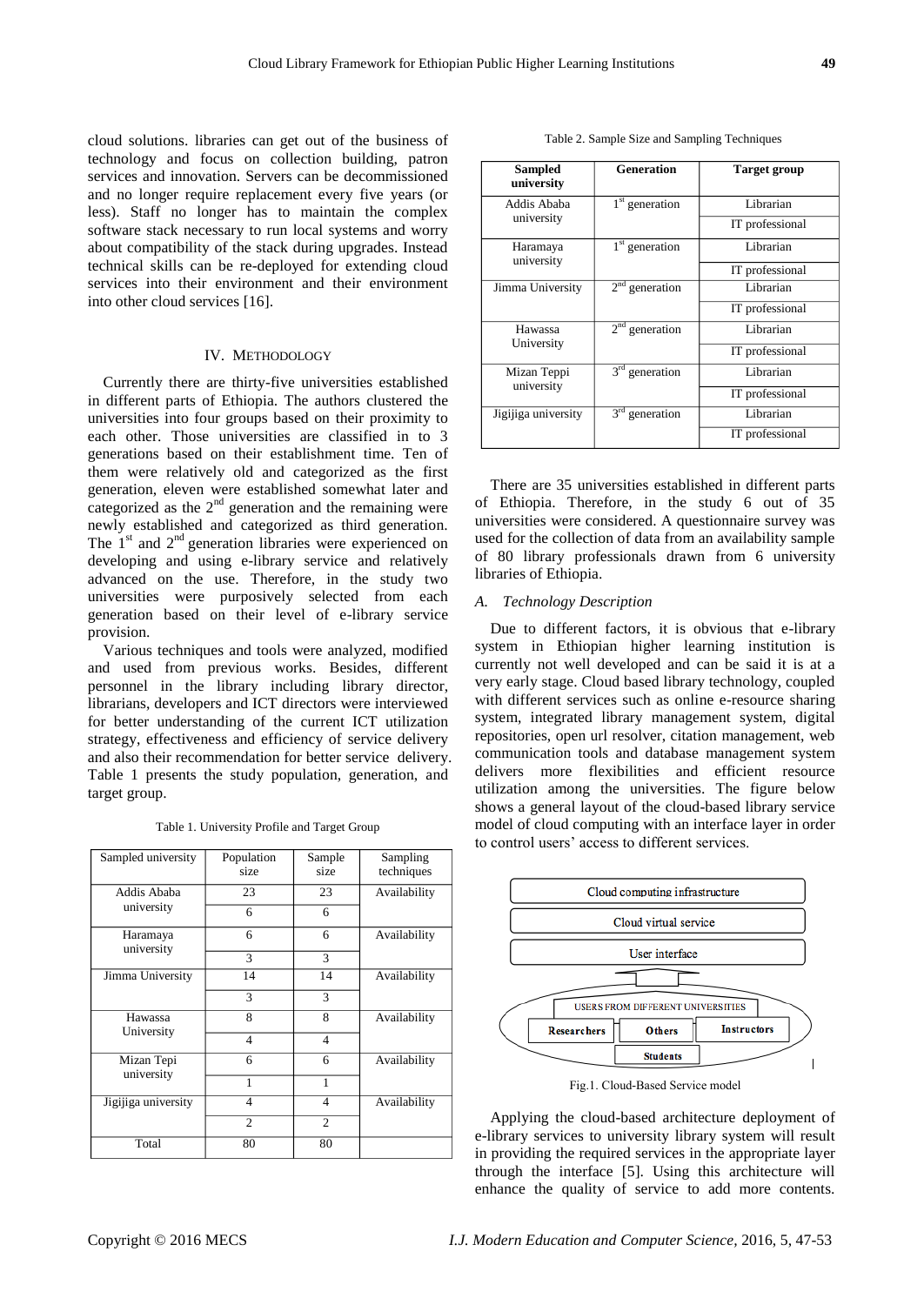#### *B. Business Benefits*

Considering the presented issues of e-library services development in Ethiopian higher learning institutes and a focus on library resource sharing, various solutions can be provided. However, the researchers suggest using an integrated clustered community cloud library system for sharing of e-resources. Being supported by adequate strategies and policies, it would provide solution for existing problems, like lack of resource sharing, poor eresource management, lack of good preservation, inefficient utilization of resources, duplication of resources and poor library projects collaborations among universities. Centralized cluster libraries should be established as an e-library resource center being designed or constructed with low storage costs, maintenance, and easily sharing the resources among clustered clouds [6]. Each cluster in a given location is considered as a community cloud for universities grouped under that cloud instead of having an e-library system for each academic institution, which requires high investment to install state-of-the-art infrastructure and fast Internet connection.

The reduction of duplicated resources would also reduce the storage space needed and thus the costs since only one copy would be stored in the cloud and could be accessible by users based on their privileges regardless of their institutions [7][8].

## *C. Development*

To identify the potential cloud library services that can be provided to university community, the authors started by analyzing the requirements of universities by using questionnaire, interview and observation made at companies and universities with best cloud service practices. The analysis was based on the interviews of library directors of the selected universities as well as reviewing best cloud library service practices of universities around the world [9] [10] [11] [12].

After identifying users cloud library service and model need, the authors examined the challenges and opportunities of the cloud computing models in terms of economic values, management issues and security by reviewing different cloud service models [13]. Based on the geographical location, the authors designed a framework that significantly benefits all the universities. Users could access the library services of all cloud system through Meta search engine interface

## V. RESULTS

## *A. Need for Cloud Library services*

The result of the study revealed that majority of the librarians from the universities considered for the study strongly agreed on the need of Cloud library services as depicted in the figure below.

The result of the study revealed 59.7% of the respondents strongly agreed that cloud system will solve their libraries service delivery problems. Moreover, 16.8% of them agreed that cloud library is the best solution to improve the library environment. Thus, it can be said that cloud library is a solution for better delivery of services for users compared to the traditional library and hence it can be concluded cloud library is the way forward for Ethiopian higher learning institutions and librarians are motivated and ready to accept the cloud library technology if implemented.



Fig.2. Cloud library is the best solution

#### *B. Cloud library development model*

In this regard, respondents were asked to select a model to which they are most interested. For any organizations to adopt cloud library, first there should be an understanding about the models of cloud technology. A summary of the response from the study participants is depicted below (figure 3).



Fig.3. Cloud Computing Deployment models in libraries

It was found that 42.80% of the respondents preferred integrated clustered cloud computing library model, followed by centrally managed cloud library (26.70%) and integrated private clouds (22.50%).

## *C. Expectation of Library Services on Cloud*

The librarians were asked questions to determine which services on cloud library is more needed by their university libraries. Accordingly, the respondents identified access to library collection, current awarness service and selective dismination of information services through cloud communication tools, management of scholarly documents, and library software, were the main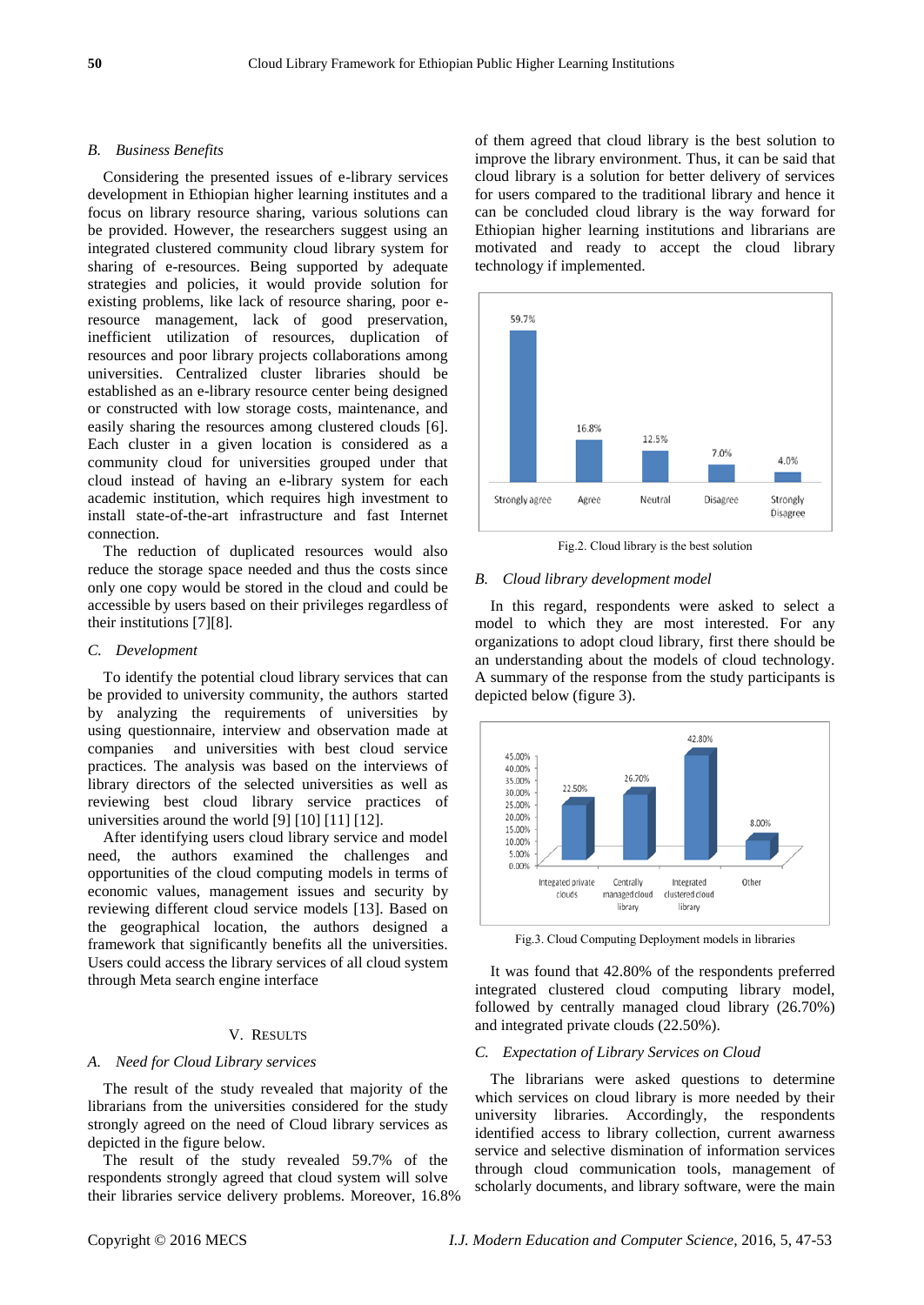services needed to be included on the cloud as presented in figure 4.



Fig.4. Expectations of library services through cloud library

The result of the study showed that librarians' interest is diverse when it comes to the type of services under cloud library. However, the vast majority of the respondents, 95%, preferred access to library collections and 51% of them indicated that citation management software. A little over 67% said that management of scholarly documents, 79% of respondents said current awareness services (CAS) and selective dissemination of information (SDI) services through cloud based communication tools. Besides, 67% and 55% of respondents respectively said library software and infrastructure are their expectation on cloud library.

## VI. PROPOSED FRAMEWORK OF CLUSTERED CLOUD **LIBRARY**

The authors proposed to clustered universities in to four community's cloud, which are inter-connected. The categories of universities in to different communities are based on their proximity to each other. The service and application might be the same, which means one system should have a copy of the others. In addition, services in all cloud community can be accessed by all communities through the Meta search engine interface. Thus, if one system (cloud services) fails the rest works and other service is not interrupted. However, system continuity should be guaranteed by the commitment of responsible institutions at each cloud, and should be supported by disaster recovery plans and testing. Care should be taken to ensure the reputation and sustainability of the service within the communities in the cloud and also externally.

Hence, if university libraries that geographically situated closer to each other collaborate and preserve their resources under one cloud, it forms a collaborative system. It can be defined as "a means through which multiple institutions work together and pool their resources to manage significant portion of their holdings". They offer a shared space in which collections deposited by different libraries are maintained under a common agreement. They are included under a common control system, subjected to common standards. Their service and resource delivery is managed by one institution.



Fig.5. Proposed cloud library framework for EPHLI

The institutions with common objective regarding their less used resources and services can join hands to form a collaborative cloud library. It should be noted that for the success of collaborative system, there is a need for unwavering commitment by the participating libraries.

In a successful collaborative system, the participating libraries will not only share the resources, services and the cost involved but also should share the approach to the collection in terms of growth, management and access. Collaborative effort definitely provides more efficient use of resources.

#### VII. PROPOSED LIBRARY SERVICES

The presented framework contains four layers (User Interface, software as a service (SaaS), Platform as a service (PaaS), and Infrastructure as a service (IaaS) and three modules (User log database, system security, and service management).

**User Interface Layer:** A user Interface represents system interaction Management System since it acts as an interface between the user and the Cloud content.

**User Portals**: provide an access path to specific web applications or services since everything is located on the web and can be accessed using a network connection

**Service Catalog**: contains different types of services with detailed information about the additional access information, such as at what layer the service is located and who can access this specific service level which may be in one of the three other layers, namely SaaS, PaaS, or IaaS.

**Service Repository**: composed of different services like software, e-resources etc. categorized and arranged depending on the service name and access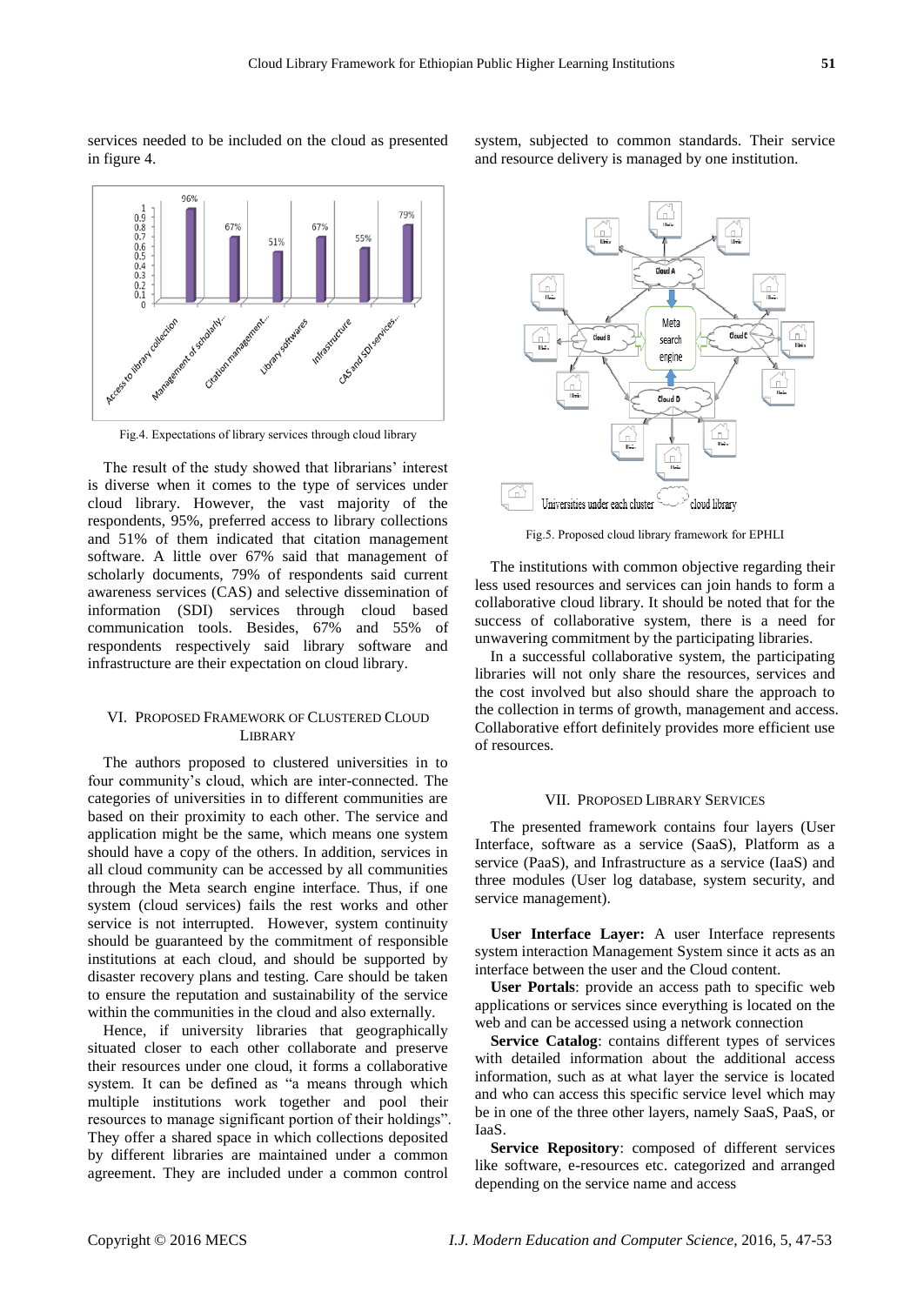**SaaS Layer:** This layer provides access to hosted programs, applications or tools on the Cloud.

**PaaS Layer:** This layer provides access to different platforms- OPAC, Integrated library system, Inter library loan system and similar platforms.

**The IaaS**: On this service the user can deal with the fine details of the virtualization with some limitation which makes the virtualization step set in this level.



Fig.6. Cloud library service model

#### VIII. CONCLUSION

The present technological development and economic situation force organizations to consider adopting cloud technology. Universities have begun to take the initiative of cloud library establishment and computing and there are proofs that show significant expense minimization due to the implementation of cloud solutions. To meet the objective of the study, the authors considered the pros and cons of cloud architecture and proposed a clustered cloud library framework for EPHLIs. Moreover, the authors also addressed different cloud issues, like cloud deployment types, service delivery models and related concepts. Given the potential benefits of using clustered cloud library in library environments, it is concluded that the limitations of the current library service delivery system in EPHLIs can be solved if is implemented. The finding of the study showed that hybrid cloud computing is the best choice for deployment in the universities because it gives the combined benefit of private and public clouds.

The proposed framework would be used as a road map for further studies, which the researchers are planning to carry out soon. Cloud library would be the next major break-through in IT revolution and thus the authors strongly recommend that it is high time to start cloud libraries in Ethiopian higher institutions. Based on the pace at which IT development is moving globally in general and in Ethiopia in particular, as well as considering the attention given to the expansion of higher education in Ethiopia and the visible significant developments in ICT, the authors are optimistic that cloud library will be implemented in five years to come as the finding of this research surely contribute to enhance the initiatives started.

#### ACKNOWLEDGEMENT

The authors wish to thank the participating universities who took take part and in particular the target who share relevant information and time.

## **REFERENCES**

- [1] Mell P. and Grance T. (2009). "*Draft NIST working definition of cloud computing," 2009.*
- [2] Shiferaw T. and Jimma W. "Cloud Library for Minimizing E- library services divide among Ethiopian Public Higher Learning Institutions" *European Academic Research*, 2015, 13663-13680.
- [3] MOE "Education statistics annual abstract," Ministry of Education, Adis Abeba, November, 2013.
- [4] G. L.A, "Human and physical environmental factors affecting students' utilization of library and information services in colleges of education libraries in Nigeria," *American International Journal of Research in Humanities,* pp. 8-16, 2014.
- [5] M. Goldner, "Winds of change: libraries and cloud computing," 2010.
- [6] Lohr, "Google and I.B.M Join in 'Cloud Computing' Research," *The New York Times.*
- [7] D. Kohl, "Resource sharing in a changing Ohio environment." *Library trends,* vol. 3, no. 45, pp. 435-447, 2009.
- [8] H. M, "A Reference Model for Developing Cloud Applications," 2012.
- [9] J. Jordan, "Climbing Out of the Box and Into the Cloud: Building Web-Scale for Libraries," vol. 1, p. Journal of Library Administration, 2012.
- [10] Ghiselli, C., & Padula, M, "A unified access to extract knowledge from heterogeneous web archives," *Online Information Review,* vol. 5, no. 25, pp. 299-310, 2011.
- [11] R. Gaur, "Model framework for reengineering of management libraries" *University News,* pp. 1-6, 2010.
- [12] D. a. S. M. Galvin, "Avoiding the death zone: choosing and running a library project in the cloud," *Library Hi Tech,* vol. 3, no. 30, pp. 418-427, 2012.
- [13] Catteddu, D. and Hogben, G., "Cloud Computing: benefits, risks and recommendations for information security," European Network and Information Security Agency, 2011.
- [14] J. Geelan, "Twenty-one experts define cloud computing," Cloud Computing Journal, vol.4, pp. 1-5, 2009.
- [15] Mell, Peter and Grance, Timothy. "The NIST Definition of Cloud Computing." National Institute of tandards and Technology, (2009). Accessed March 4, 2015.http://csrc.nist.gov/publications/nistpubs/800- 145/SP800-145.pdf.
- [16] G. Matt. (2010). Winds of change: Libraries and cloud computing. OCLC Online Computer Library Center. [Online]. pp. 5. Available:http://www.oclc.org/content/dam/oclc/events/20 11/files/IFLA-windsof-change-paper.pdf.